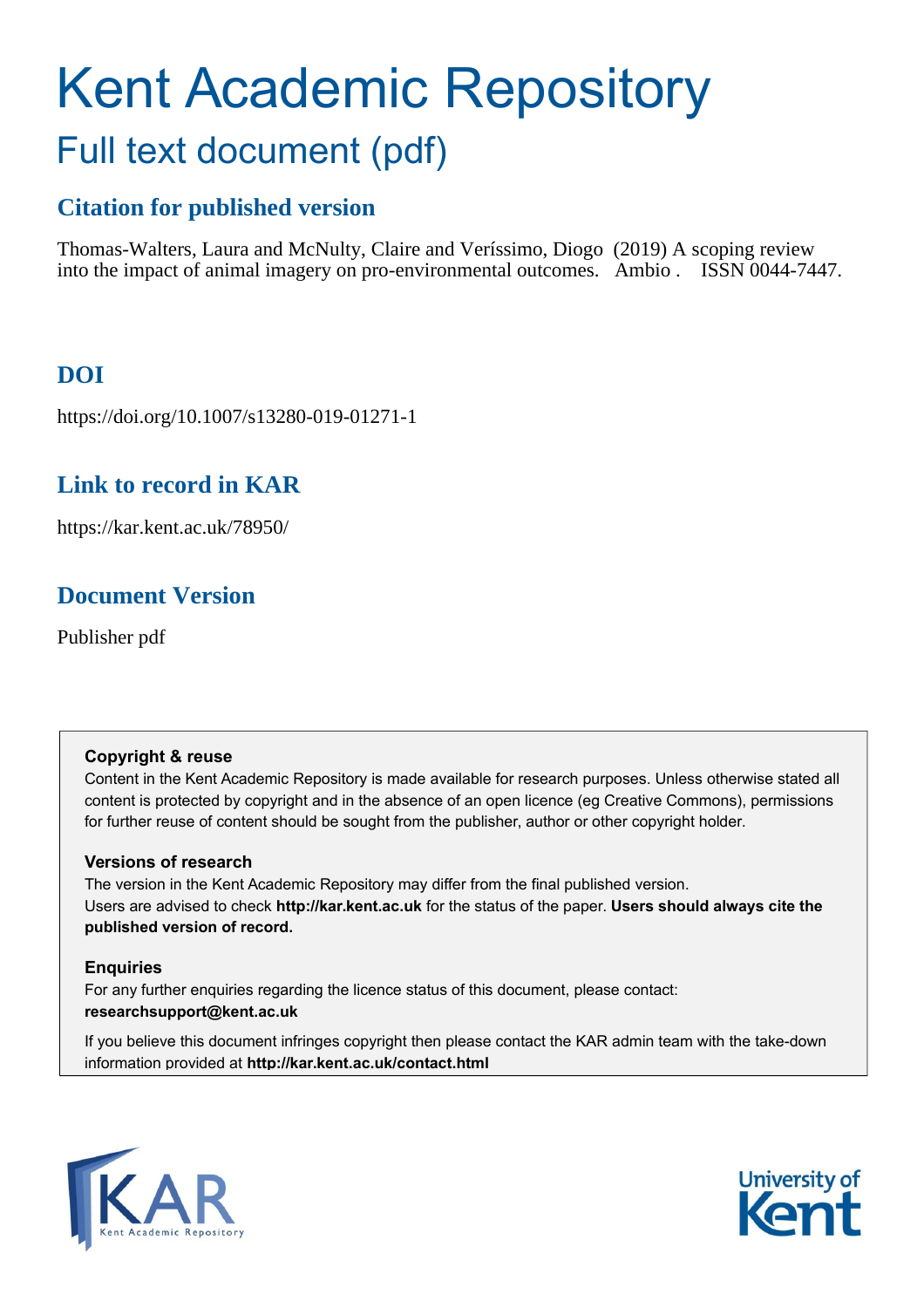REVIEW



## A scoping review into the impact of animal imagery on proenvironmental outcomes

Laura Thomas-Walters **D**, Claire McNulty, Diogo Veríssimo

Received: 4 March 2019 / Revised: 23 September 2019 / Accepted: 26 September 2019

Abstract With the recognition that most global environmental problems are a result of human actions, there is an increasing interest in approaches which have the potential to influence human behaviour. Images have a powerful role in shaping persuasive messages, yet research on the impacts of visual representations of nature is a neglected area in biodiversity conservation. We systematically screened existing studies on the use of animal imagery in conservation, identifying 37 articles. Although there is clear evidence that images of animals can have positive effects on people's attitudes to animals, overall there is currently a dearth of accessible and comparable published data demonstrating the efficacy of animal imagery. Most existing studies are place and context-specific, limiting the generalisable conclusions that can be drawn. Transdisciplinary research is needed to develop a robust understanding of the contextual and cultural factors that affect how animal images can be used effectively for conservation purposes.

Keywords Animal image - Behaviour change - Conservation - Human behaviour - Marketing - Photo

#### INTRODUCTION

Most global environmental problems are a result of human actions (Amel et al. 2017; Green et al. 2019). From reducing demand for illegally traded wildlife products to promoting the use of renewable energy sources, tackling today's major environmental threats comes down to influencing human behaviour. In recognition of this, the biodiversity conservation field has moved beyond the biological sciences and has incorporated the social sciences and humanities (Bennett et al. 2016; Teel et al. 2018). Researchers are now attempting to understand the cognitive, social, and motivational processes that inform behavioural models to provide insights into appropriate approaches for effective behaviour change (Schultz 2014; Reddy et al. 2016). This involves the use of a variety of theoretical and applied perspectives to quantify the nonmaterial relationships between humans and wildlife (Echeverri et al. 2018).

Experiences of nature can have beneficial effects on a range of pro-conservation variables (as well as personal well-being), such as connectedness with nature and proenvironmental attitudes (Kellert 2002; Lumber et al. 2017). A sense of connection with nature through the formation of an affective and/or cognitive relationship is believed to create an appreciation and value for all life, transcending a utilitarian view of nature (Lumber et al. 2017). With increasing urbanisation, however, these direct experiences of nature are becoming less common, a disconnect that is particularly concerning considering the rapid urbanisation in biodiversity hotspots (Kellert 2002; Cohen 2006; Güneralp et al.  $2015$ ). Although there is increasing effort to make urban environments less harmful to wildlife, species are still being lost at an alarming rate and it is vital that we use every tool at our disposal to foster connections between people and wildlife in aid of conservation (Wachsmuth, Cohen and Angelo 2016; Dirzo et al. 2014).

There is increasing interest in approaches to change human behaviour, particularly the use of marketing techniques (Veríssimo 2019). Social marketing has been recognised as an applied conservation social science (Bennett et al. 2017) and the Society for Conservation

Electronic supplementary material The online version of this article [\(https://doi.org/10.1007/s13280-019-01271-1](https://doi.org/10.1007/s13280-019-01271-1)) contains supplementary material, which is available to authorised users.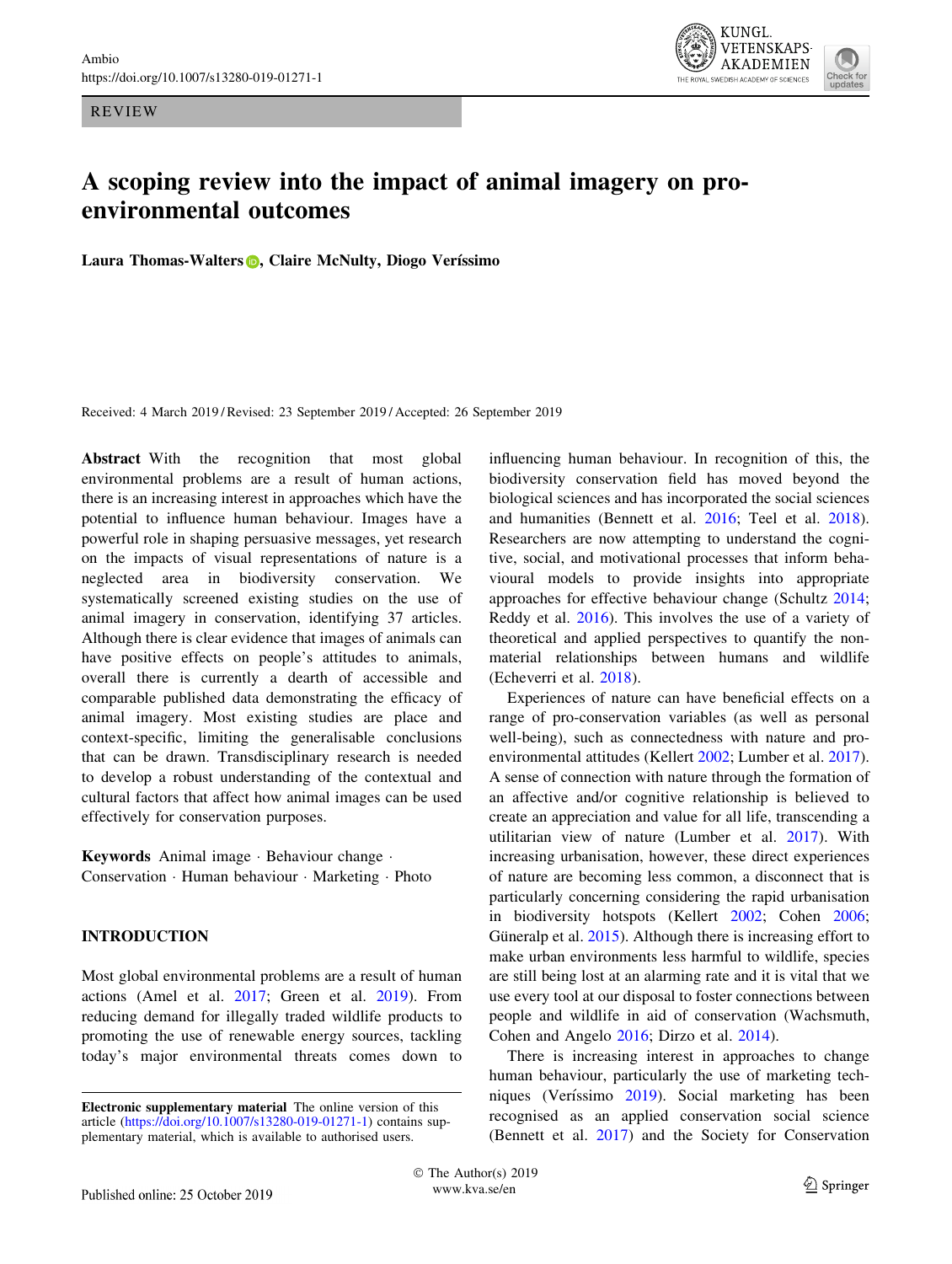Biology has now a working group dedicated to conservation marketing (Veríssimo 2019). Social marketing is not necessarily a panacea for conservation, but it can provide valuable guidance in designing effective behavioural interventions to be used in conjunction with other approaches that may be needed to catalyse individual, social, and political change (Corner and Randall 2011). Much of the research and discussion in this area so far has centred on the efficacy of different narratives and contextual effects. This has included work on framing of messages, messenger effects, and emotionalisation, integrating research from fields such as human wildlife conflict, science communication, and environmental education (Larson 2005; Draheim et al. 2011; Flemming et al. 2018; Ver-  $\lambda$ issimo et al.  $2018$ ). However, despite the adage "a picture is worth a 1000 words'', there has been less investigation into the potential impacts of visual representations of wildlife. The superiority of pictures over text when it comes to information retention is long-established, as it is thought to engage deeper levels of semantic cognitive processing (Shepard 1967; Whitehouse et al. 2006; Hockley 2008). However, in spite of the substantial development of visual communication research in the past decade (see for example Huddy and Gunnthorsdottir 2000; Flemming et al. 2018), there is less research done on visual representations than on textual analysis (Göransson and Fagerholm 2018).

In many ways, society has become an experience economy organised around attention, and with the advent of colour printing and the internet, there is an abundance of visual imagery content (Schroeder 2006; Göransson and Fagerholm 2018). Images that are emotive and vivid have a powerful role to play in shaping persuasive messages (Joffe 2008). They can draw viewers in and aid in recall of important messages (Graber 1990), interacting with prior values and attitudes to shape affective and cognitive reactions (Domke et al. 2002). We respond to imagery directly, experiencing it in terms of emotions, mood, and intuitions (Branthwaite 2002). Images can be considered a convention-based symbolic system, a sophisticated form of visual rhetoric, with the power to transform our collective sensibilities (Scott 1994; Starrett 2003). In recognition of this, fields such as visual social semiotics use qualitative techniques and critical analysis to understand how images are deployed to convey certain meanings (Aiello 2006; Schroeder 2006). Sensory theories of visual communication, such as gestalt (perception of the whole rather than perceptions of individual parts) and constructivism (viewers construct images with quick eye movements combine to build a picture), attempt to explain how the brain processes visual cues such as colour or depth to help us understand why different images attract or distract us (Lester 2013).

Images are used by conservation organisations and the media to construct truths and communicate ideas (SeppÄ-Nen and VÄLiverronen 2003; Hansen and Machin 2013; Göransson and Fagerholm  $2018$ ). Although the creation of symbolic representations of nature is ancient, the opportunities provided by technologies we have to reach people through the mass media are relatively new (Kellert 2002). Researchers have found that seeing pictures of nature may not be as effective as contact with actual nature, but they can have similar benefits and help the public to visualise abstract scientific concepts like biodiversity (SeppANen and VÄLiverronen  $2003$ ; Brooks et al.  $2017$ ). However, we need to think carefully about the types of images we use and the messages we are sending. Commonly used climate change symbols such as polar bears and melting ice caps, for instance, may be easily recognised, but frame climate change as a far-away issue, remote from everyday behaviour (Chapman et al. 2016). Rigorous evaluation is needed to empirically validate the methods that are used to change behaviour across different contexts, as there can often be unexpected results (Thomas-Walters and Raihani 2017).

This review will systematically screen existing studies on the use of animal imagery to foster conservation connections. Although many in situ conservation issues are best addressed through the management of habitats rather than single species, we have chosen to focus on images of animals specifically as they are most often used as conservation flagships both for behaviour change and for fundraising purposes (Simberloff 1998; Smith and Sutton 2008). Where there is sufficient data, we investigate the human emotional and cognitive response to images of animals, and how this varies across cultures, geographies, and demographic groups. We focus on where evidence is lacking and make recommendations for future research. This will help researchers and practitioners to assess the current scientific evidence when formulating conservation behaviour change interventions, and identify priority areas for further study.

#### METHODS

We searched two bibliographic databases Scopus and Web of Knowledge using the search strings given in Table 1. Searches were only undertaken in English and were not restricted by publication date. As these academic bibliographic databases do not contain grey literature (research produced by organisations outside of the traditional academic publishing channels), Google Scholar was also searched using the search strings given in Table 2. In addition, we sent a callout to approximately 250 members of the Society for Conservation Biology Conservation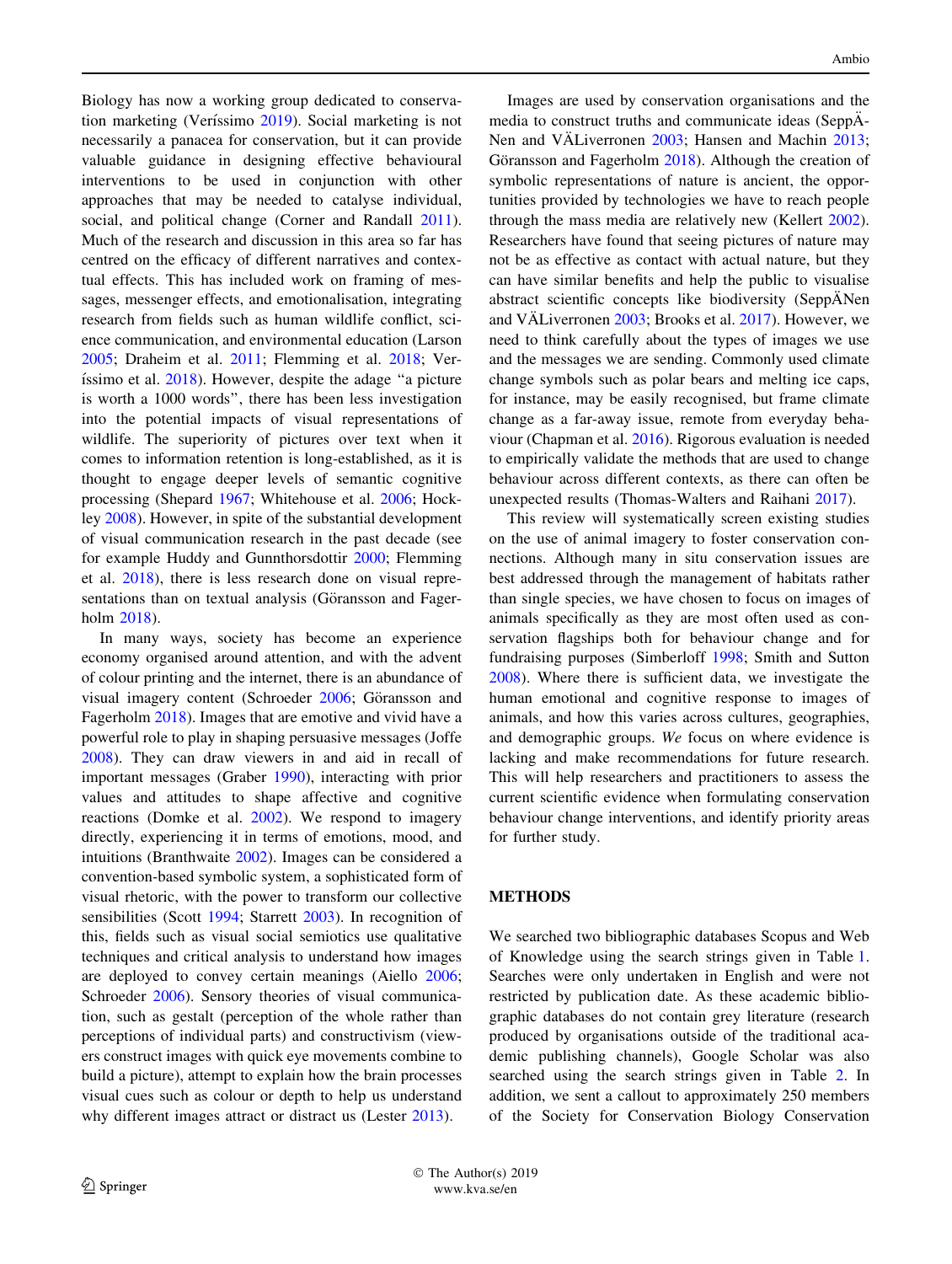Table 1 Final search strings for Scopus and Web of Knowledge

| Population<br>Intervention<br>synonyms<br>synonyms<br>Wildlife<br>Photograph <sup>*</sup> |          | Effect<br>synonyms | Field terms         |  |
|-------------------------------------------------------------------------------------------|----------|--------------------|---------------------|--|
|                                                                                           |          | Knowledge          | Conservat*          |  |
| Species                                                                                   | Picture* | Value*             | <b>Biodiversity</b> |  |
| Animal $*$                                                                                | Film     | Attitude*          |                     |  |
|                                                                                           |          | Behavio*           |                     |  |

Asterisks were used as wildcard operators, to broaden the search by returning all words with the same root stem. E.g., "photograph\*' would return results containing ''photograph'', ''photographs'', and ''photography''

Table 2 Google Scholar search strings

| Animal         | Photo   | $\pm$ | Behaviour OR<br>behavior |  |
|----------------|---------|-------|--------------------------|--|
| <b>Species</b> | Image   |       | Attitudes                |  |
|                | Picture |       |                          |  |

Table 3 Screening inclusion criteria

| Category 1—Responses to animal Category 2—Aesthetic<br>images | preferences                    |
|---------------------------------------------------------------|--------------------------------|
| Studies which test the effect of                              | Studies which empirically test |
| animal images on people's                                     | aesthetic preferences for and  |
| conservation knowledge,                                       | perceptions of species and     |
| values, attitudes, or behaviours                              | landscapes using images        |

Marketing and Engagement, and Social Science Working Groups via email, and 2685 followers on Twitter.

Once the articles captured through the searches were compiled and duplicates removed, the titles and abstracts were screened and categorised according to the inclusion criteria (Table 3). Where there was doubt about whether or not an article met the inclusion criteria, it was retained for assessment during the full- text screening. Once documents had been screened on the basis of their titles and abstracts, all reasonable efforts were made to obtain full-text electronic or paper copies of the documents, including emailing corresponding authors. Articles which had passed the title and abstract screening but for which we were unable to obtain full-text copies were excluded, although this was only one study (Shuttleworth 1980). We then used the bibliographies of the articles returned from our database search to identify further relevant studies during the fulltext screening.

#### RESULTS

We identified 38 papers that empirically tested people's responses to images of animals (Fig. 1). Full references for each paper can be found in Appendix [S2](https://doi.org/10.1007/s13280-019-01271-1).

The effects of a range of different visual media were examined, including documentaries, photography exhibitions, television commercials, media campaigns, and popular movies (Fig. 2). The majority focused on still  $(68\%)$ images (photographs, drawings, etc.) rather than moving ones (documentaries, commercials, etc.), and realistic (92%) rather than illustrated. In terms of geographic representation, North America and Europe are the most studied cultures with 27 articles (73%), whereas Africa and South America had some of the fewest articles for their geographic extent. We found few articles prior to 1999 with a substantial increase after 2010. In addition, we identified a further 18 papers which looked at how preferences for visual attributes of species varied which we used to inform the later section on the relationship between human preferences and aesthetic appeal.



Fig. 1 Flow diagram illustrating articles retrieved in initial search and articles included following subsequent screening and full-text assessment. Diagram stages adapted from PRISM guidance (Moher et al. 2009)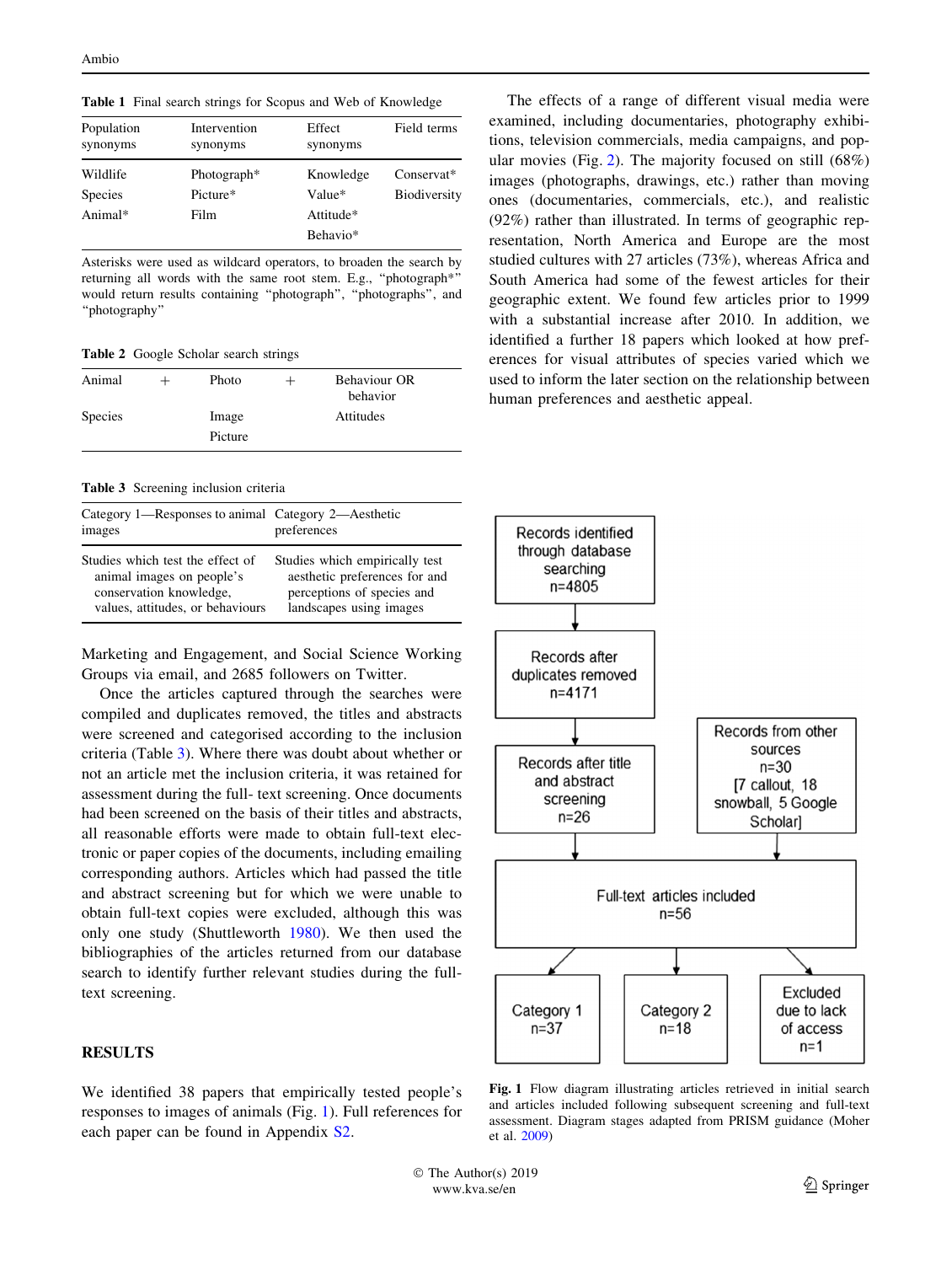

Fig. 2 Variation in image type (a), geographic distribution (b), target audience (c), and year of publication (d) among published empirical studies identified through this review

#### DISCUSSION

There is currently a dearth of accessible and comparable published data demonstrating the efficacy of animal imagery. We identified very few studies looking at the topic (Fig. 1) and most existing studies are place and contextspecific, limiting the generalisable conclusions that can be drawn. Important variables that influence responses to visual conservation messages include culture, age, gender, education, and degree of urbanisation. Although some researchers have specifically examined the connections between visual triggers and conservation outcomes, others were interested in a more general sensitisation of participants to conservation. Still others only looked at the relationship between visual cues and animal-oriented behaviour, disassociated from conservation outcomes. Due to the highly disparate nature of the studies, it was not possible to organise the review by response variables, though we do identify any pro-conservation variables studied where applicable.

Some clear lessons do emerge, however. Images of animals can have positive effects on people's attitudes to animals, altering their emotional responses and willingness to protect them (Kalof et al. 2011; Štefaniková and Prokop 2013; Kalof et al. 2016). Aesthetic appeal is a major contributor to these impacts. There are links between the amount of exposure to wildlife media and the way people behave and feel towards conservation, although the mechanism of this relationship is unclear. However, the literature is fairly disparate. The current research is not concentrated in areas where biodiversity is concentrated, and many types of images have been neglected, e.g. moving visual images such as videos.

#### Comparing imagery styles and presentation

One aspect that has received relatively little attention in the literature is comparisons of different formats of engagement, such as different documentary styles or classroom lectures, with most studies focusing on the effects of photographs alone (see Fig. 2a). Both viewing a Cousteau Society documentary on marine mammals and listening to a science teacher's presentation of the documentary's script improved knowledge and attitudes about marine mammals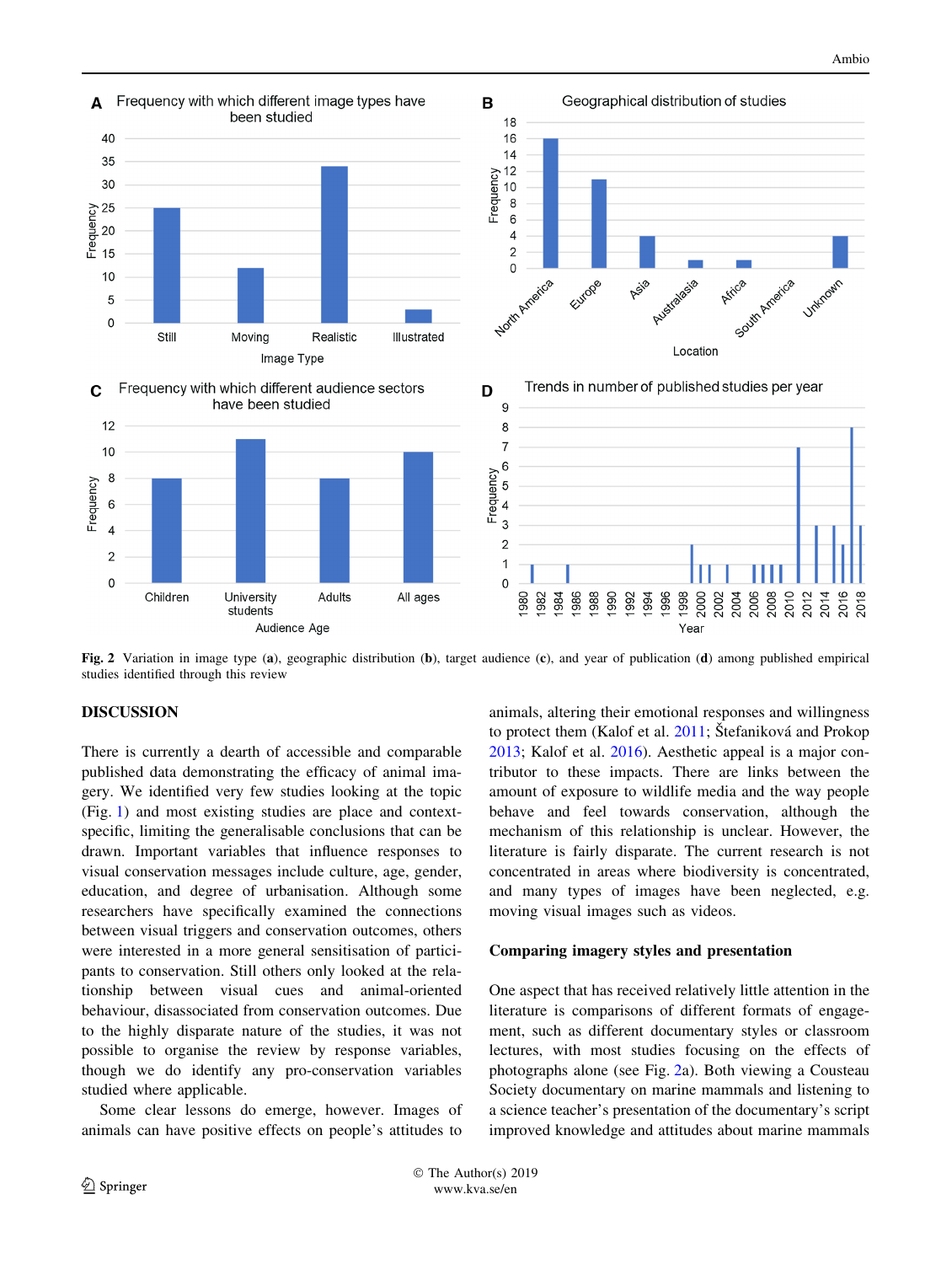for American adolescents (Fortner 1985). One study compared the effects of two different styles (traditional versus non-verbal) of nature documentaries featuring insects on Greek 12-year-olds (Barbas et al. 2009). Although both styles were equally effective in increasing empathetic feelings towards the environment, the non-verbal documentary was superior at developing environmental knowledge. No hypothesis was put forwards as to why the absence of a verbal or written narrative actually increased knowledge, and the neglect of any behavioural measures limits the usefulness of these investigations. It also raises questions regarding the effect of cultural context – would similar results have been found with Kenyan or American school children? There is no guarantee that these findings translate across cultures, limiting the general recommendations that can be made as a result of this research.

Other studies have tested the likeability and willingness to protect animals across different formats, such as cartoons and photographs. For example, adult Filipinos were significantly more willing to protect their national bird, the Philippine Eagle (Pithecophaga jefferyi) when shown coloured rather than black-and-white photographs (Labao et al. 2008). In another study, anthropomorphised cartoon illustrations rather than photographs may also increase interest and likeability (Louch et al. 1999; Osinski 2017).

When animal representations are placed in a visual context that is more typically associated with human representation, a form of portrait photography, perceptions of animals as individuals with a personality are enhanced (Kalof et al. 2011, 2016). This has resulted in both Canadian college students and visitors to a French museum experiencing an increase in feelings of kinship with animals after viewing (Kalof et al. 2011, 2016).

#### The species effect - aesthetics, anthropomorphism, and charisma

Aesthetics is an important factor in how people engage with images of animals, and people are more willing to support an animal they find aesthetically pleasing (Gunnthorsdottir 2001; Knight 2008; Liordos et al. 2017). This is not particularly surprising as a bias in conservation towards flagship species, generally charismatic vertebrate, has long been acknowledged (Clucas et al. 2008; Smith and Sutton 2008; Ducarme et al. 2013). Online experiments show that conservation campaigns featuring appealing species (e.g. a polar bear) will receive higher donations compared to ones featuring unappealing species (e.g. a stonefly) (Thomas-Walters and Raihani 2017; Verissimo et al. 2017). However, it is worth noting that contrary to this evidence, in an analysis of an offline large-scale fundraising campaign no effect of appeal or familiarity of species was found on monetary donations (Veríssimo et al.

2018). These differences in results may be due to differences in methods, limiting comparability.

There has been some research into what exactly are the traits that influence physical attractiveness in a species, such as a preference for brightly coloured animals and similarity to humans (i.e. anthropomorphism) (Barua et al.  $2012$ ; Prokop and Fančovičová  $2013$ ; Breuer et al.  $2015$ ). As an example of anthropomorphism, greater body mass and bigger and forward-facing eyes have been found to guide preferences (Tisdell and Wilson 2006; Martín-López et al. 2007; Knegterin et al. 2010; Veríssimo et al. 2018). Similarly, a human preference for baby schema may influence judgement of bird silhouettes also, with short necks and big eyes being the most appealing traits (Lišková and Frynta 2013). There is a limited evidence base on which to judge the role of anthropomorphism in influencing behaviour or even attitudes towards biodiversity, however, particularly in the case of biological groups such as plants that commonly receive less public attention (Root-Bernstein et al. 2013).

Although there is clear evidence that humans are influenced by aesthetic appeal, we should not necessarily focus campaigns on a single subset of animals. Too much focus on appealing, charismatic animals may lead to a neglect of other threatened species and contribute to conservation issues (Simberloff 1998; Fazey et al. 2005; Douglas and Winkel 2014). In addition, understanding factors that compensate for a lack of aesthetic appeal is important because many endangered species are not ideal flagships. For example, in one Swiss city, familiarity and ecological utility meant that the clover stem weevil (Ischnopterapion virens) outperformed the great spotted woodpecker as a flagship species for a hypothetical conservation project (Home et al. 2009). Other predictors of support include rarity and endangered status, suggesting that these are key features to be highlighted in any accompanying text (Gunnthorsdottir 2001; Angulo and Courchamp 2009; Schlegel and Rupf 2010). Including more information or increasing the marketing effort for an undesirable species can increase support, relative to other animals (Veríssimo et al. 2017; Curtin and Papworth 2018). Research on appeals featuring human subjects shows that people demonstrate a greater willingness to help identified individuals rather than unidentified, or statistical, victims (Jenni and Loewenstein 1997). However, this effect does not seem to translate to appeals featuring wildlife, where assigning individual animal names and identities does not increase donations (Thomas-Walters and Raihani 2017). One reason for this could be the authenticity of identified victims in charitable appeals—it may be easier to believe that an orphaned girl called Juanita genuinely exists and needs your help than Rosie the polar bear.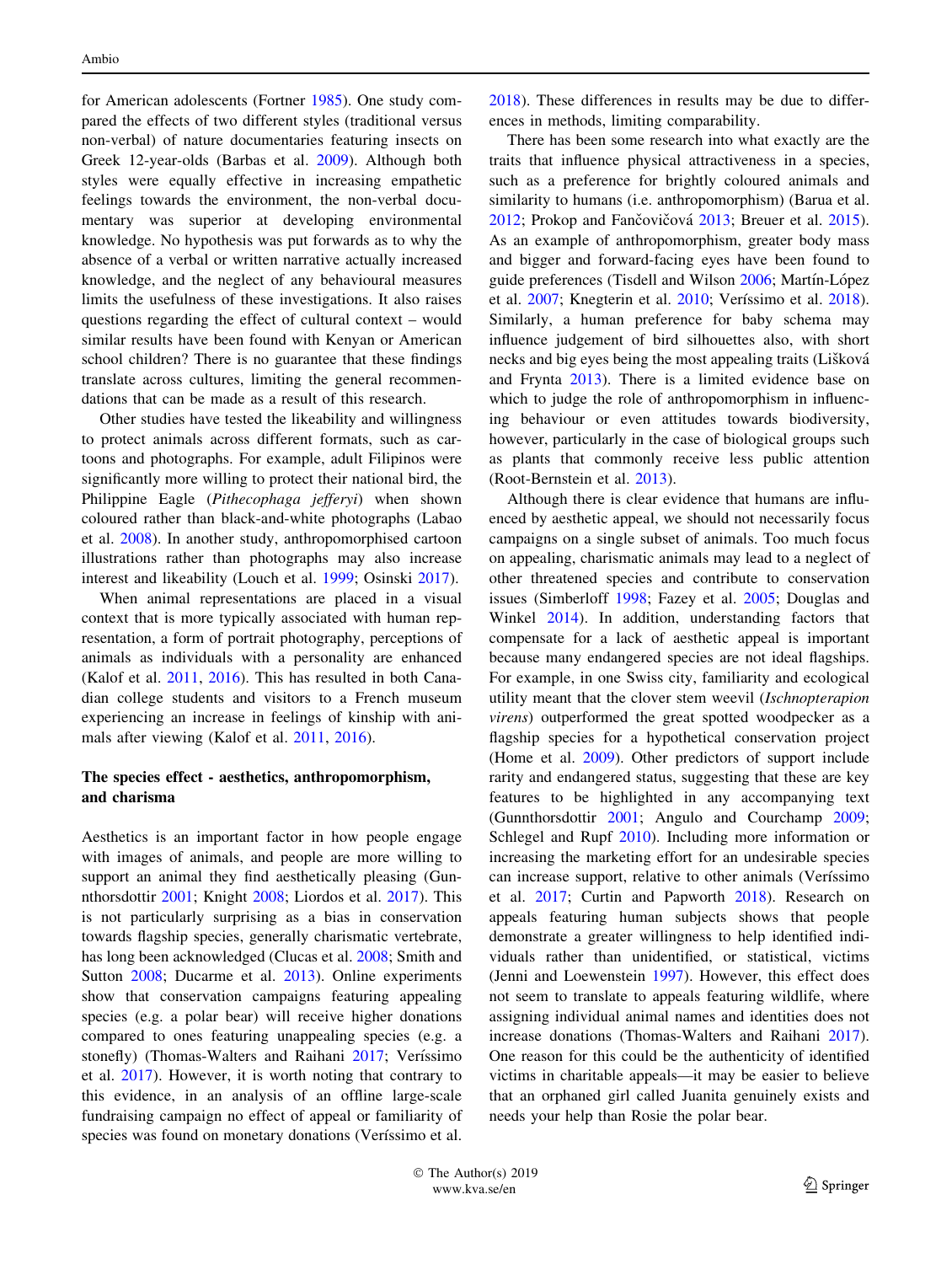#### Animal imagery in the media

There is a link between the amount of time spent watching wildlife programmes and the way people behave and feel towards the environment. For example, American adults and Hong Kong adolescents who watch more wildlife and environmental programmes perform more conservation behaviours and believe more in valuing nature for itself, rather than any utilitarian purpose (Holbert et al. 2003; Clark 2006; Lee 2011). This is not necessarily a causal relationship, however, and it is important to be aware that any potential causality could run both ways. Given that environmental concern is a strong positive predictor of nature show consumption (Holbert et al. 2003), it could simply be the case that those who are already willing to change their behaviour are more likely to be watching nature programmes. To investigate any causal relationships a robust impact evaluation study design would be required, as comparing the values and behaviours of those who watch wildlife media with those who do not is an invalid approach (Veríssimo et al. 2018). One alternative would be to explore behaviour in a lab game or on outcomes that are easily measured such as 'nature connectedness' or donations to conservation immediately following exposure (Arendt and Matthes 2016; Barbas et al. 2009; Zelenski et al. 2015).

Whether the portrayal of animals in popular culture has positive, negative, or neutral effects on people's behaviour and attitudes towards conservation is debated, and the evidence is inconclusive and often lacking. Despite multiple claims in the media that Finding Nemo and the Harry Potter film franchise led to an increase in demand for pet clown fish and owls, impact evaluations find no evidence to support this narrative (Megias et al. 2017; Militz and Foale 2017). It has also been suggested that viral videos could also affect demand for wild animals, and one study analysed the YouTube comments on a video of a slow loris being tickled (Nekaris et al. 2013). The proportion of comments about wanting a pet loris decreased significantly over time, and more viewers expressed awareness about the inhumane removal of slow lorises' teeth in the pet trade. The video itself was not educational, but the forum allowed for the spread of conservation and ecological facts. This is an example of the ad hoc nature of much of the available data, and the difficulty it poses for drawing conclusions. Whether a proportionate decrease in comments reflects an actual decrease in desire for a pet loris or just a change in social norms cannot be ascertained.

#### Animals in anthropocentric settings

Showing animals in a context with humans generally has a negative effect on specific aspects of human–animal relationships. Americans feel greater continuity (viewed animals and humans as more similar) towards a companion animal that has been photographed alone (Carter 2011) and are less likely to believe that primates are threatened and are more likely to desire them as a pet if they are shown with a human nearby (Ross et al. 2011; Leighty et al. 2015). This may be because people are better able to connect with a companion animal when photographed alone by picturing themselves with it, while chimpanzees are perceived as less dangerous and more manageable when in contact with humans (Leighty et al. 2015). They are also more likely to desire chimpanzees as pets and less likely to donate to a conservation charity after watching a commercial featuring an ''entertainment'' chimpanzee, e.g. working in an office, rather than a chimpanzee conservation commercial or footage of wild chimpanzees (Schroepfer et al. 2011). However, a human setting is not always harmful—most American undergraduates expressed positive attitudes towards an image of a coyote lying on a human bed, potentially because they were reminded of a pet dog (Draheim et al. 2011). The framing of similarities between humans and animals affects our moral concern for others and comparing animals to humans can reduce speciesism (although comparing humans to animals may have negative effects; Costello and Hodson 2008; Bastian et al. 2012). It is important to note that variables such as human– animal continuity do not necessarily translate to pro-conservation behaviours, presumably the end-goal of most conservation campaigns, and that these studies were all conducted on American audiences. In countries where dogs do not hold such a central place in a family's home, or where people have actually had contact with threatened species like chimpanzees, the effects may be very different.

#### Emotive imagery

Studies in health psychology and climate change show that fear appeals need to be coupled with constructive information that enable people to respond, therefore avoiding the risk of overwhelming their target audience. Fear appeals are frequently used in social marketing, as they can help form behavioural intentions by causing people to perceive themselves as vulnerable (Das et al. 2003; de Hoog et al. 2005; Moser and Dilling 2007). However, they can also overwhelm viewers, resulting in a disengagement from the message through denial of the problem, and apocalyptic messaging can lead people to question whether the messenger is trustworthy (Witte and Allen 2000; Stoll-Kleemann et al. 2001; Moser and Dilling 2007). We found only one study in conservation which examined the use of images in a fear appeal, where American undergraduates were shown a video about whaling (Shelton and Rogers 1981). Behavioural intentions to help were higher when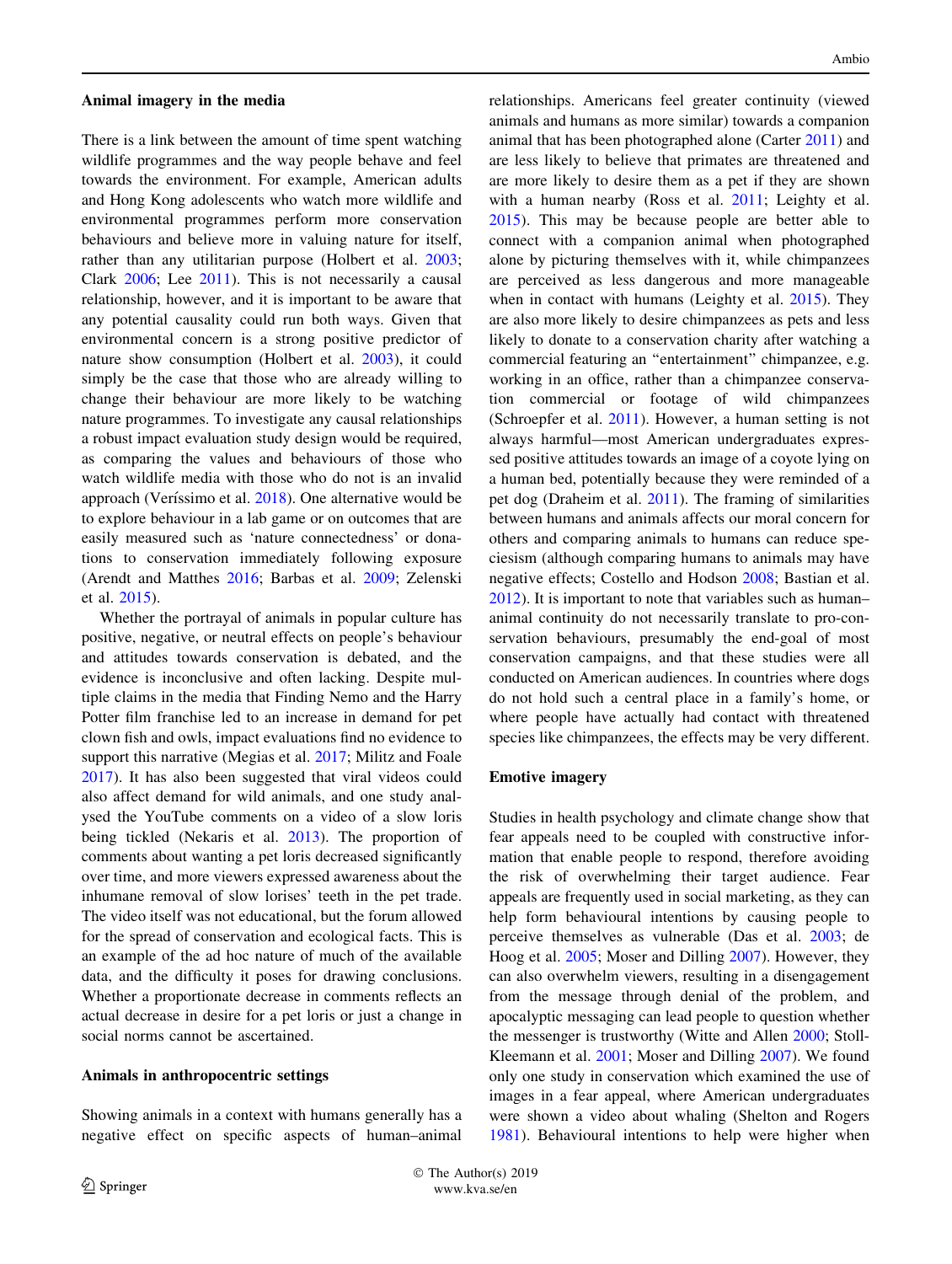noxiousness (e.g. gory scenes of bodily injury to whales) and efficacy (e.g. scenes of a Greenpeace crew successfully saving whales) were increased.

Limited evidence exists that shocking imagery may be more effective at eliciting donations. For example, when asked to split donations between two photographs of rhinos, British adults gave more money to the image that was more upsetting and gory (Pestridge 2017). A picture of a dead and bloodied rhino was chosen over an alive but visibly injured one. However, the study failed to investigate contextual variables, such as culture, that could affect donation decisions. For instance, people who were more highly educated actually donated less to the more shocking image. This limits the broader usefulness of the findings. When humans are the subject of a charitable appeal, the display of negative emotions can affect the emotional intensity generated by images and result in significantly larger donations (Burt and Strongman 2005). Whether this extends to animal victims has yet to be studied.

Attitudes have both an affective and a cognitive component and addressing both components might be the most effective method of changing attitudes (Pearson et al. 2011). Empathy is a strong predictor of prosociality, and researchers have been exploring ways to increase empathy towards different victims (Schultz 2000). For example, when Spanish undergraduates viewing images of nature being harmed (either a bird or a tree) were instructed to take the perspective of the object being harmed rather than remain objective, their willingness to help nature increased (Berenguer 2007). Innate threat responses, however, e.g. in reaction to viewing images of snakes, spiders, or animals in a dangerous pose, interfere with the capacity to feel empathy and compassion (Davey  $2011$ ; Štefaniková and Prokop 2013; Bertels et al. 2017).

#### Variation across demographics and cultures

Most studies focused on inhabitants of Europe and North America (see Fig. 2b), limiting comparisons to other nationalities. The only cross-cultural study found considerable overlap in assessment of python and boa beauty in photographs by adults from the Czech Republic and Papua New Guinea (Marešová et al. 2009). However, research from health communication shows that culture can affect the efficacy of a given intervention strategy and has an important role to play in audience segmentation, suggesting an urgent need for more investigation in this area (Kreuter and McClure 2004). Prior attitudes and values of the audience may also influence their receptivity to different messages (Domke et al. 2002). Emotive images of animals have the greatest effect on the most involved environmental supporters, and watching a nature documentary may only increase pro-environmental donation behaviour for

viewers who already have a strong sense of connectedness (Huddy and Gunnthorsdottir 2000; Arendt and Matthes 2016). Few significant gender differences were found, with the exception of emotional reactions to different species in children (Schlegel and Rupf 2010; Borgi and Cirulli 2015; Schlegel et al. 2016). Young girls showed greater fear and disgust to images of certain animals, such as spiders, and this was associated with lower levels of affinity. Although a range of ages have been examined (see Fig. 2c), none have attempted to determine whether images of animals affect, for example children differently than adults.

#### KEY RECOMMENDATIONS FOR FUTURE **RESEARCH**

Studies on the effects of animal images are few but increasing  $(r<sub>t</sub> = .455, p = .0003)$ , as shown in Fig. 2d, and their designs and objectives are disparate and difficult to compare. Moreover, they have almost exclusively been conducted on a fairly narrow subset of Western audiences (see Fig. 2). Research in behavioural science shows that there is substantial variability in experimental results across populations, and this lack of diversity in research participants is concerning as both culture and education level may be important factors in determining responses to images of animals (Henrich et al. 2010). Attitudes are context-contingent, and there can be large differences between Western and non-Western cultural contexts (Riemer et al. 2014). Exploring how responses to narratives and visuals differs across cultures should be a top priority, which could require a deeper understanding of varying lay theories that people hold about nature. There is scope for transdisciplinary research incorporating fields such as neuroscience, psychology, and social marketing to develop a consolidated understanding of the different contextual and cultural factors that affect how animal images can be used effectively and cross-culturally in social marketing for conservation purposes, including when visual communication is less applicable. An investigation into the rationales used by non-governmental environmental agencies in the design of their campaign materials could also be illuminating.

Finally, we need to move beyond solely assessing attitudes or social media engagement to investigating actual or intended behaviour change. For instance, animal images may increase social media interest in a news story, but it is often unclear whether indicators such as likes, retweets, or even online pledges, actually translate to real-world behaviour changes (Curtin and Papworth 2018; Wu et al. 2018). Changes in knowledge alone are rarely sufficient to affect behaviour, and there is frequently a sizeable gap between intentions and actual behaviour (Kollmuss and Agyeman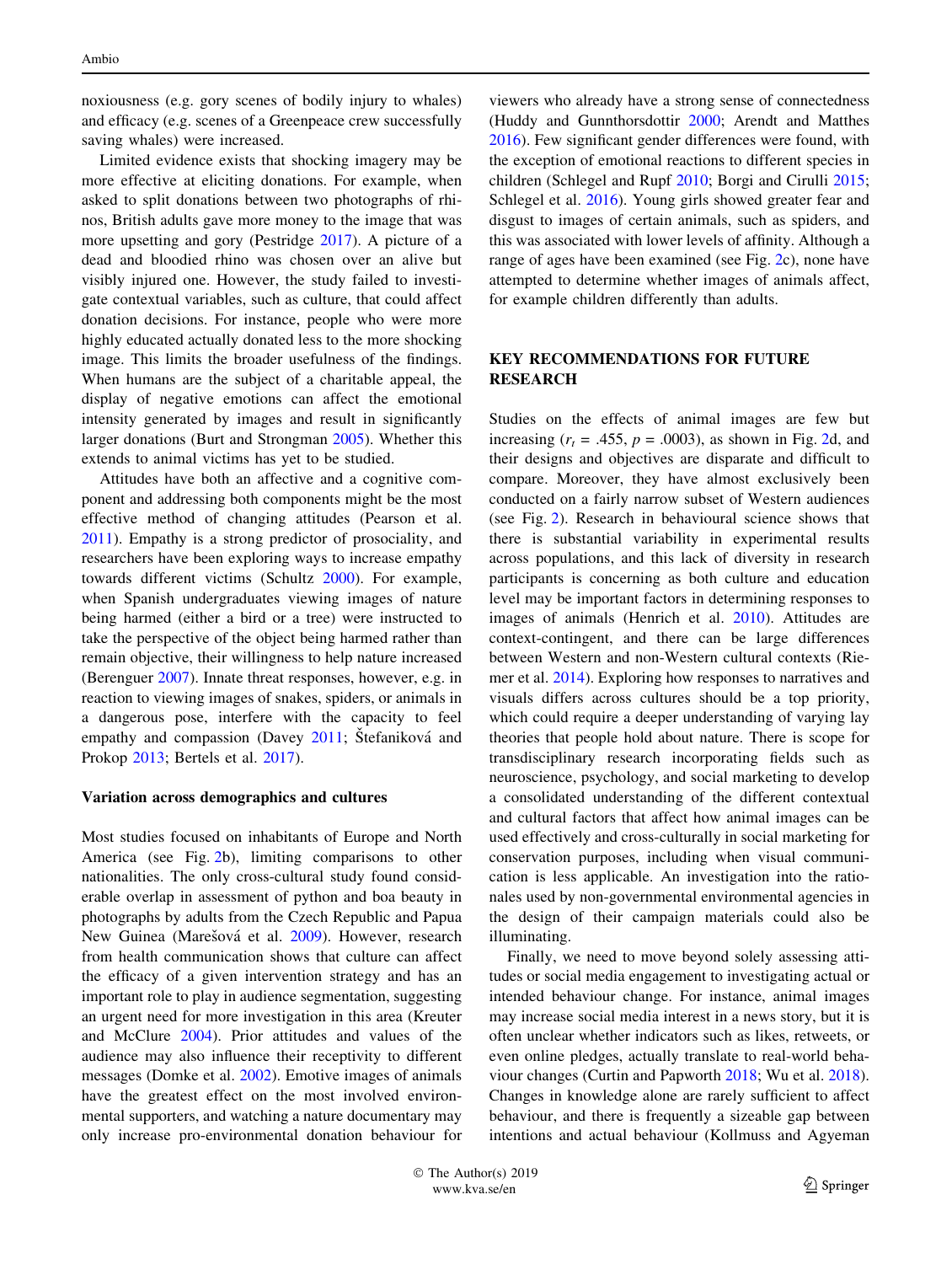2002; Sheeran 2002; Webb and Sheeran 2006). Integrating behavioural theory into campaigns, including drivers such as interpersonal communication, is necessary to achieve behaviour change (Green et al. 2019). Many papers failed to establish causal attribution, instead uncovering correlations between exposure to images of animals and a change in knowledge, attitudes, or behaviour. Very few also attempted to explore the psychological mechanisms behind the variable of interest, to elucidate not just whether a certain image had an effect but also why. The impact of specific image attributes was a relatively neglected area, as is the combination of narratives with images. Improving experimental designs may help us to elicit why an intervention succeeds or fails, and identify the conditions under which any causal effect arises (Baylis et al. 2016). This is an area in which fields such as international development have been leading the way, for example with the use of credible counterfactuals and theory-based evaluation. Conservation science should follow in their footsteps when it comes to adopting best practices in impact evaluation (Banerjee and Duflo 2009; White 2009; Baylis et al. 2016). If the integration of visual media into our daily lives continues to increase, then understanding its use as a tool to communicate the importance of wildlife will become ever more crucial.

Acknowledgements This work was funded in part by the National Geographic Society.

Open Access This article is distributed under the terms of the Creative Commons Attribution 4.0 International License ([http://](http://creativecommons.org/licenses/by/4.0/) [creativecommons.org/licenses/by/4.0/\)](http://creativecommons.org/licenses/by/4.0/), which permits unrestricted use, distribution, and reproduction in any medium, provided you give appropriate credit to the original author(s) and the source, provide a link to the Creative Commons license, and indicate if changes were made.

#### REFERENCES

- Aiello, G. 2006. Theoretical advances in critical visual analysis: Perception, ideology, mythologies, and social semiotics. Journal of Visual Literacy 26: 89–102. [https://doi.org/10.1080/23796529.](https://doi.org/10.1080/23796529.2006.11674635) [2006.11674635.](https://doi.org/10.1080/23796529.2006.11674635)
- Amel, E., C. Manning, B. Scott, and S. Koger. 2017. Beyond the roots of human interaction: Fostering collective effort toward ecosystem conservation. Science 356: 275–279.
- Angulo, E., and F. Courchamp. 2009. Rare species are valued big time. PLoS ONE 4: e5215. [https://doi.org/10.1371/journal.pone.](https://doi.org/10.1371/journal.pone.0005215) [0005215.](https://doi.org/10.1371/journal.pone.0005215)
- Arendt, F., and J. Matthes. 2016. Nature documentaries, connectedness to nature, and pro-environmental behavior. Environmental Communication 10: 453–472. [https://doi.org/10.1080/17524032.](https://doi.org/10.1080/17524032.2014.993415) [2014.993415](https://doi.org/10.1080/17524032.2014.993415).
- Banerjee, A.V., and E. Duflo. 2009. The experimental approach to development economics. Annual Review of Economics 1:

151–178. [https://doi.org/10.1146/annurev.economics.050708.](https://doi.org/10.1146/annurev.economics.050708.143235) [143235.](https://doi.org/10.1146/annurev.economics.050708.143235)

- Barbas, T.A., S. Paraskevopoulos, and A.G. Stamou. 2009. The effect of nature documentaries on students' environmental sensitivity: A case study. Learning, Media and Technology 34: 61–69. <https://doi.org/10.1080/17439880902759943>.
- Barua, M., D.J. Gurdak, R.A. Ahmed, and J. Tamuly. 2012. Selecting flagships for invertebrate conservation. Biodiversity and Conservation 21: 1457–1476. [https://doi.org/10.1007/s10531-012-](https://doi.org/10.1007/s10531-012-0257-7) [0257-7](https://doi.org/10.1007/s10531-012-0257-7).
- Bastian, B., S. Loughnan, N. Haslam, and H.R. Radke. 2012. Don't mind meat? The denial of mind to animals used for human consumption. Personality and Social Psychology Bulletin 38: 247–256.
- Baylis, K., J. Honey-Rosés, J. Börner, E. Corbera, D. Ezzine-de-Blas, P.J. Ferraro, R. Lapeyre, U.M. Persson, et al. 2016. Mainstreaming impact evaluation in nature conservation. Conservation Letters 9: 58–64. <https://doi.org/10.1111/conl.12180>.
- Bennett, N.J., R. Roth, S.C. Klain, K. Chan, P. Christie, D.A. Clark, G. Cullman, D. Curran, et al. 2017. Conservation social science: Understanding and integrating human dimensions to improve conservation. Biological Conservation 205: 93–108. [https://doi.](https://doi.org/10.1016/j.biocon.2016.10.006) [org/10.1016/j.biocon.2016.10.006.](https://doi.org/10.1016/j.biocon.2016.10.006)
- Bennett, N.J., R. Roth, S.C. Klain, K.M.A. Chan, D.A. Clark, G. Epstein, M.P. Nelson, R. Stedman, et al. 2016. Mainstreaming the social sciences in conservation. Conservation Biology 00: 1–28. <https://doi.org/10.1111/cobi.12788.This>.
- Berenguer, J. 2007. The effect of empathy in pro-environmental attitudes and behaviors. Environment and Behavior 39: 269–283.
- Bertels, J., C. Bayard, C. Floccia, and A. Destrebecqz. 2017. Rapid detection of snakes modulates spatial orienting in infancy. International Journal of Behavioral Development 42: 381–387.
- Borgi, M., and F. Cirulli. 2015. Attitudes toward animals among kindergarten children: Species preferences. Anthrozoos 28: 45–59. [https://doi.org/10.2752/089279315X14129350721939.](https://doi.org/10.2752/089279315X14129350721939)
- Branthwaite, A. 2002. Investigating the power of imagery in marketing communication: Evidence-based techniques. Qualitative Market Research: An International Journal 5: 164–171. <https://doi.org/10.1108/13522750210432977>.
- Breuer, G.B., J. Schlegel, and R. Rupf. 2015. Selecting insects as flagship species for Beverin Nature Park in Switzerland—A survey of local school children on their attitudes towards butterflies and other insects. Eco.Mont 7: 5–16. [https://doi.org/](https://doi.org/10.1553/eco.mont-7-1s5) [10.1553/eco.mont-7-1s5](https://doi.org/10.1553/eco.mont-7-1s5).
- Brooks, A.M., K.M. Ottley, K.D. Arbuthnott, and P. Sevigny. 2017. Nature-related mood effects: Season and type of nature contact. Journal of Environmental Psychology 54: 91-102. [https://doi.](https://doi.org/10.1016/j.jenvp.2017.10.004) [org/10.1016/j.jenvp.2017.10.004.](https://doi.org/10.1016/j.jenvp.2017.10.004)
- Burt, C., and K. Strongman. 2005. Use of images in charity advertising: Improving donations and compliance rates. International Journal of Organisational Behavior 8: 571–580.
- Carter, A. 2011. Attitude change regarding animal abuse in adults the effect of education and visual aids. MSc Thesis. University of Central Florida.
- Chapman, D.A., A. Corner, R. Webster, and E.M. Markowitz. 2016. Climate visuals: A mixed methods investigation of public perceptions of climate images in three countries. Global Environmental Change 41: 172–182. [https://doi.org/10.1016/j.](https://doi.org/10.1016/j.gloenvcha.2016.10.003) [gloenvcha.2016.10.003.](https://doi.org/10.1016/j.gloenvcha.2016.10.003)
- Clark, F.J. 2006. Effects of watching wildlife television on wildlife conservation behavior. PhD Thesis. University of Washington.
- Clucas, B., K. McHugh, and T. Caro. 2008. Flagship species on covers of US conservation and nature magazines. Biodiversity and Conservation 17: 1517–1528. [https://doi.org/10.1007/](https://doi.org/10.1007/s10531-008-9361-0) [s10531-008-9361-0.](https://doi.org/10.1007/s10531-008-9361-0)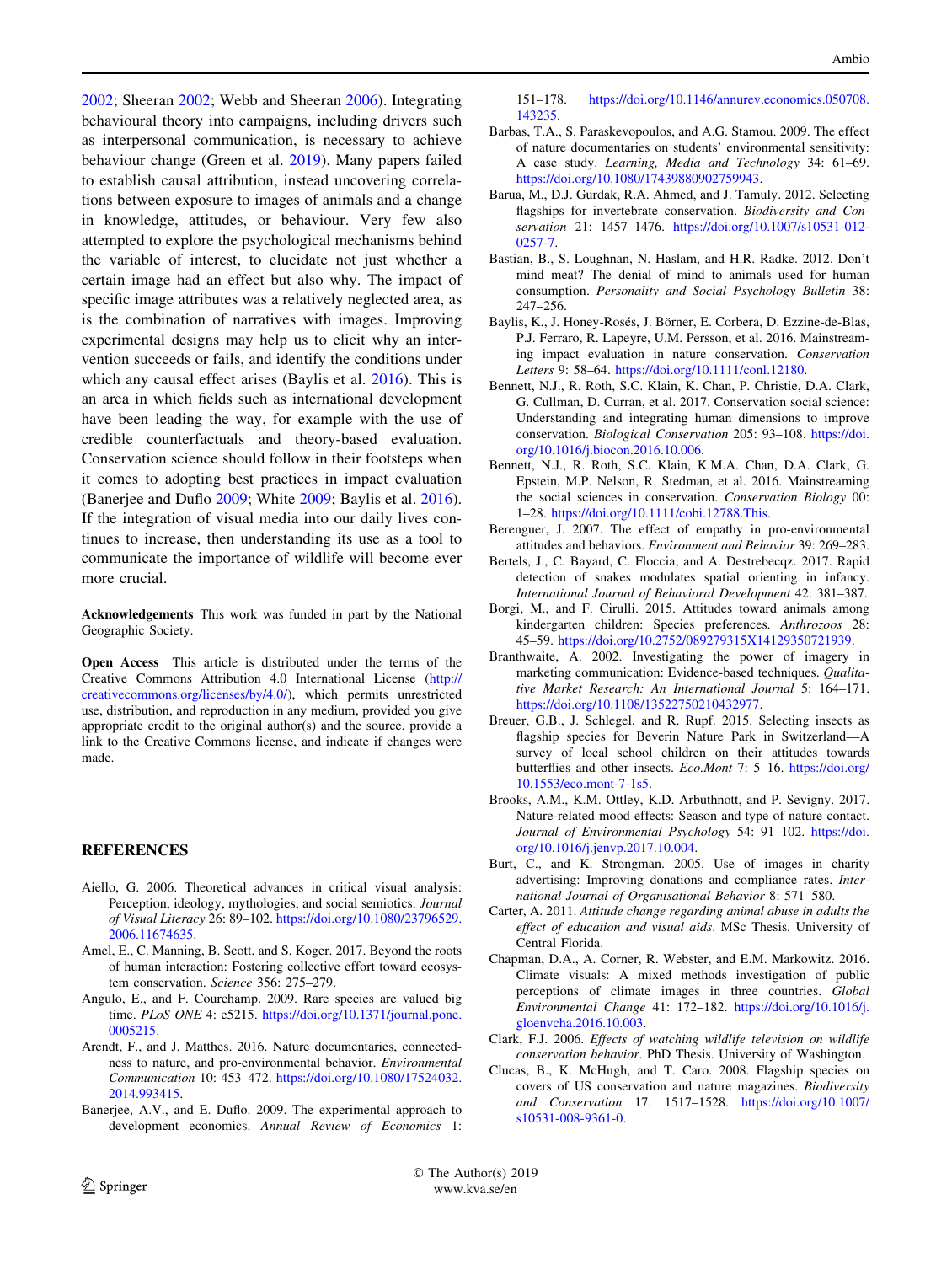- Cohen, B. 2006. Urbanization in developing countries: Current trends, future projections, and key challenges for sustainability. Technology in Society 28: 63–80. [https://doi.org/10.1016/j.techsoc.](https://doi.org/10.1016/j.techsoc.2005.10.005) [2005.10.005](https://doi.org/10.1016/j.techsoc.2005.10.005).
- Corner, A., and A. Randall. 2011. Selling climate change? The limitations of social marketing as a strategy for climate change public engagement. Global Environmental Change 21: 1005–1014. <https://doi.org/10.1016/j.gloenvcha.2011.05.002>.
- Costello, Kimberly, and Gordon Hodson. 2008. Exploring the roots of dehumanization: The role of animal-human similarity in promoting immigrant humanization. Group Processes and Intergroup Relations 13: 3–22. [https://doi.org/10.1177/](https://doi.org/10.1177/1368430209347725) [1368430209347725.](https://doi.org/10.1177/1368430209347725)
- Curtin, P., and S. Papworth. 2018. Increased information and marketing to specific individuals could shift conservation support to less popular species. Marine Policy 88: 101-107. <https://doi.org/10.1016/j.marpol.2017.11.006>.
- Das, E.H.H.J., J.B.F. De Wit, and W. Stroebe. 2003. Fear appeals motivate acceptance of action recommendations: Evidence for a positive bias in the processing of persuasive messages. Personality and Social Psychology Bulletin 29: 650–664. [https://doi.](https://doi.org/10.1177/0146167203251527) [org/10.1177/0146167203251527](https://doi.org/10.1177/0146167203251527).
- Davey, G.C. 2011. Disgust: The disease-avoidance emotion and its dysfunctions. Philosophical Transactions of the Royal Society of London B: Biological Sciences 366: 3453–3465.
- de Hoog, N., W. Stroebe, and J.B.F. de Wit. 2005. The impact of fear appeals on processing and acceptance of action recommendations. Personality and Social Psychology Bulletin 31: 24–33. [https://doi.org/10.1177/0146167204271321.](https://doi.org/10.1177/0146167204271321)
- Dirzo, R., H.S. Young, M. Galetti, G. Ceballos, N.J.B. Isaac, and B. Collen. 2014. Defaunation in the Anthropocene. Science 345: 401–406. [https://doi.org/10.1126/science.1251817.](https://doi.org/10.1126/science.1251817)
- Domke, D., D. Perlmutter, and M. Spratt. 2002. The primes of our times? An examination of the ''power'' of visual images. Journalism: Theory, Practice & Criticism 3: 131–159. [https://](https://doi.org/10.1177/146488490200300211) [doi.org/10.1177/146488490200300211.](https://doi.org/10.1177/146488490200300211)
- Douglas, L.R., and G. Winkel. 2014. The flipside of the flagship. Biodiversity and Conservation 23: 979–997. [https://doi.org/10.](https://doi.org/10.1007/s10531-014-0647-0) [1007/s10531-014-0647-0](https://doi.org/10.1007/s10531-014-0647-0).
- Draheim, M.M., L.L. Rockwood, G. Guagnano, and E.C.M. Parsons. 2011. The impact of information on students' beliefs and attitudes toward coyotes. Human Dimensions of Wildlife 16: 67–72. [https://doi.org/10.1080/10871209.2011.536911.](https://doi.org/10.1080/10871209.2011.536911)
- Ducarme, F., G.M. Luque, and F. Courchamp. 2013. What are "charismatic species" for conservation biologists? BioSciences Master Reviews 1: 1–8.
- Echeverri, A., D.S. Karp, R. Naidoo, J. Zhao, and K.M.A. Chan. 2018. Approaching human-animal relationships from multiple angles: A synthetic perspective. Biological Conservation 224: 50–62. <https://doi.org/10.1016/j.biocon.2018.05.015>.
- Fazey, I., J. Fischer, and D.B. Lindenmayer. 2005. What do conservation biologists publish? Biological Conservation 124: 63–73. <https://doi.org/10.1016/j.biocon.2005.01.013>.
- Flemming, D., U. Cress, S. Kimmig, M. Brandt, and J. Kimmerle. 2018. Emotionalization in science communication: The impact of narratives and visual representations on knowledge gain and risk perception. Frontiers in Communication 3: 1–9. [https://doi.](https://doi.org/10.3389/fcomm.2018.00003) [org/10.3389/fcomm.2018.00003](https://doi.org/10.3389/fcomm.2018.00003).
- Fortner, R.W. 1985. Relative effectiveness of classroom and documentary film presentations on marine mammals. Journal of Research in Science Teaching 21: 115–126.
- Göransson, K., and A.-S. Fagerholm. 2018. Towards visual strategic communications: An innovative interdisciplinary perspective on visual dimensions within the strategic communications field. Journal of Communication Management 22: 46–66.
- Graber, D.A. 1990. Seeing is remembering: How visuals contribute to learning from television news. Journal of Communication 40: 134–156.
- Green, K.M., B.A. Crawford, K.A. Williamson, and A.A. DeWan. 2019. A meta-analysis of social marketing campaigns to improve global conservation outcomes. Social Marketing Quarterly. <https://doi.org/10.1177/1524500418824258>.
- Güneralp, B., A.S. Perlstein, and K.C. Seto. 2015. Balancing urban growth and ecological conservation: A challenge for planning and governance in China. Ambio 44: 532–543. [https://doi.org/10.](https://doi.org/10.1007/s13280-015-0625-0) [1007/s13280-015-0625-0](https://doi.org/10.1007/s13280-015-0625-0).
- Gunnthorsdottir, A. 2001. Physical attractiveness of an animal species as a decision factor for its preservation. Anthrozoos 14: 204–214. [https://doi.org/10.2752/089279301786999355.](https://doi.org/10.2752/089279301786999355)
- Hansen, A., and D. Machin. 2013. Researching visual environmental communication. Journal of Landscape Architecture 7: 151–168. [https://doi.org/10.1080/17524032.2013.785441.](https://doi.org/10.1080/17524032.2013.785441)
- Henrich, J., S.J. Heine, and A. Norenzayan. 2010. The weirdest people in the world? Behavioural and Brain Sciences 33: 61–135.
- Hockley, W.E. 2008. The picture superiority effect in associative recognition. Memory and Cognition 36: 1351–1359. [https://doi.](https://doi.org/10.3758/MC.36.7.1351) [org/10.3758/MC.36.7.1351.](https://doi.org/10.3758/MC.36.7.1351)
- Holbert, R.L., N. Kwak, and D.V. Shah. 2003. Environmental concern, patterns of television viewing, and pro-environmental behaviors: Integrating models of media consumption and effects. Journal of Broadcasting & Electronic Media 47: 177–196. [https://doi.org/10.1207/s15506878jobem4702.](https://doi.org/10.1207/s15506878jobem4702)
- Home, R., C. Keller, P. Nagel, N. Bauer, and M. Hunziker. 2009. Selection criteria for flagship species by conservation organizations. Environmental Conservation 36: 139. [https://doi.org/10.](https://doi.org/10.1017/S0376892909990051) [1017/S0376892909990051.](https://doi.org/10.1017/S0376892909990051)
- Huddy, L., and A.H. Gunnthorsdottir. 2000. The persuasive effects of emotive visual imagery: Superficial manipulation or the product of passionate reason. Political Psychology 21: 745–778. [https://](https://doi.org/10.1111/0162-895X.00215) [doi.org/10.1111/0162-895X.00215.](https://doi.org/10.1111/0162-895X.00215)
- Jenni, K.E., and G. Loewenstein. 1997. Explaining the ''Identifiable Victim Effect''. Journal of Risk and Uncertainty 14: 235–257.
- Joffe, H. 2008. The power of visual material: Persuasion, emotion and identification. Diogenes 55: 84–93. [https://doi.org/10.1177/](https://doi.org/10.1177/0392192107087919) [0392192107087919.](https://doi.org/10.1177/0392192107087919)
- Kalof, L., J. Zammit-Lucia, J. Bell, and G. Granter. 2016. Fostering kinship with animals: animal portraiture in humane education. Environmental Education Research 22: 203–228. [https://doi.org/](https://doi.org/10.1080/13504622.2014.999226) [10.1080/13504622.2014.999226.](https://doi.org/10.1080/13504622.2014.999226)
- Kalof, L., J. Zammit-Lucia, and J.R. Kelly. 2011. The meaning of animal portraiture in a museum setting: Implications for conservation. Organization and Environment 24: 150–174. <https://doi.org/10.1177/1086026611412081>.
- Kellert, S.R. 2002. Experiencing nature: Affective, cognitive, and evaluative development in children. In Children and nature : Psychological, sociocultural, and evolutionary investigations, ed. P.H. Kahn and S.R. Kellert, 117–151. Cambridge, Mass: MIT Press. [https://doi.org/10.1007/978-1-4613-3539-9.](https://doi.org/10.1007/978-1-4613-3539-9)
- Knegterin, E., H.J. Van Der Windt, and A.J.M. Schoot Uiterkamp. 2010. Public decisions on animal species: Does body size matter? Environmental Conservation 38: 28–36. [https://doi.org/](https://doi.org/10.1017/S0376892910000755) [10.1017/S0376892910000755](https://doi.org/10.1017/S0376892910000755).
- Knight, A.J. 2008. ''Bats, snakes and spiders, Oh my!'' How aesthetic and negativistic attitudes, and other concepts predict support for species protection. Journal of Environmental Psychology 28: 94–103. [https://doi.org/10.1016/j.jenvp.2007.10.001.](https://doi.org/10.1016/j.jenvp.2007.10.001)
- Kollmuss, A., and J. Agyeman. 2002. Mind the gap: Why do people act environmentally and what are the barriers to pro-environmental behavior? Environmental Education Research 8: 239–260. [https://doi.org/10.1080/1350462022014540.](https://doi.org/10.1080/1350462022014540)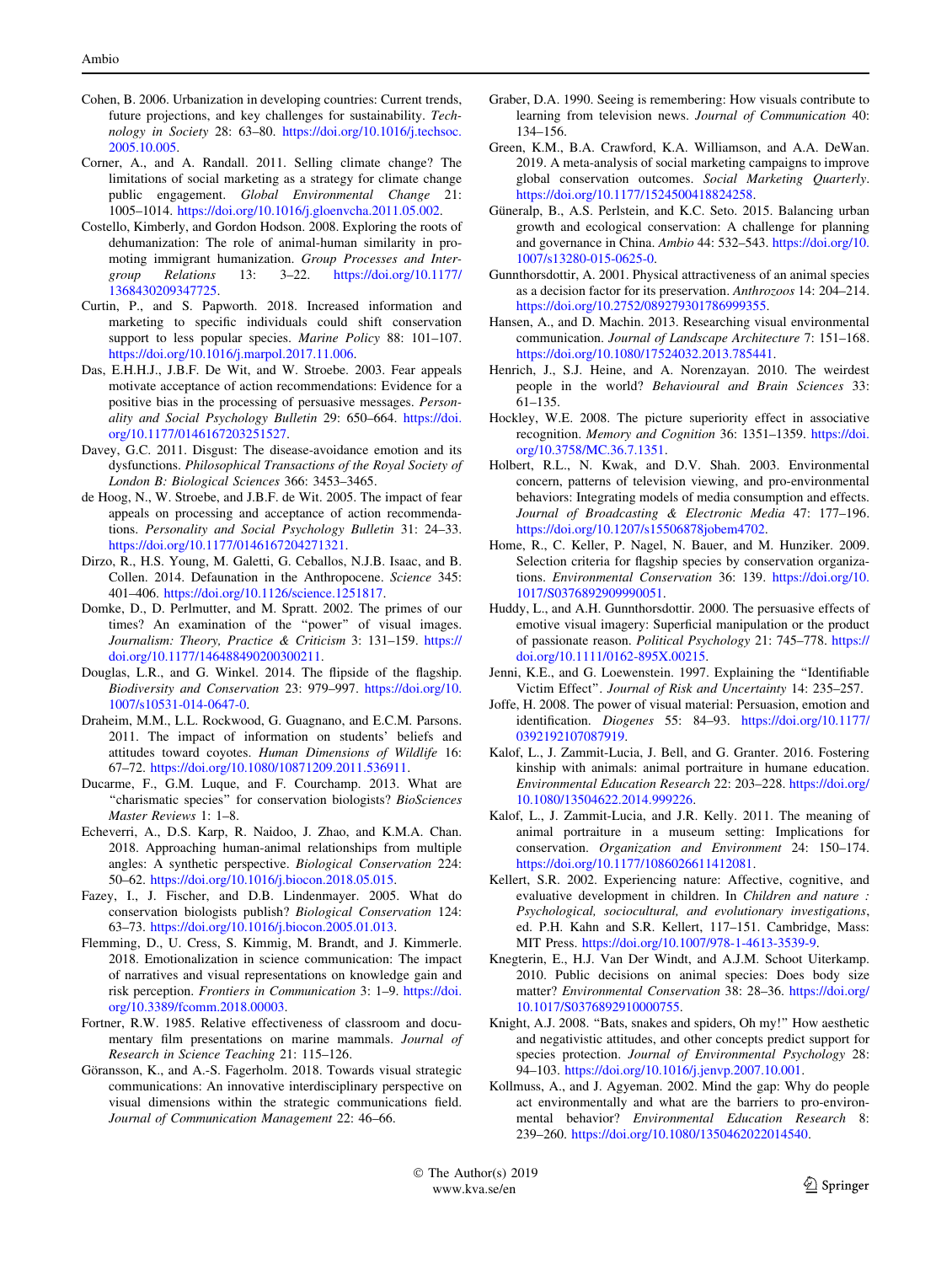- Kreuter, M.W., and S.M. McClure. 2004. The role of culture in health communication. Annual Review of Public Health 25: 439–455. <https://doi.org/10.1146/annurev.publhealth.25.101802.123000>.
- Labao, R., H. Francisco, D. Harder, and F.I. Santos. 2008. Do colored photographs affect willingness to pay responses for endangered species conservation? Environmental & Resource Economics 40: 251–264. [https://doi.org/10.1007/s10640-007-9151-2.](https://doi.org/10.1007/s10640-007-9151-2)
- Larson, B.M.H. 2005. The war of the roses: Demilitarizing invasion biology. Frontiers in Ecology and the Environment 3: 495–500.
- Lee, K. 2011. The role of media exposure, social exposure and biospheric value orientation in the environmental attitudeintention-behavior model in adolescents. Journal of Environmental Psychology 31: 301–308. [https://doi.org/10.1016/j.jenvp.](https://doi.org/10.1016/j.jenvp.2011.08.004) [2011.08.004](https://doi.org/10.1016/j.jenvp.2011.08.004).
- Leighty, K.A., A.J. Valuska, A.P. Grand, T.L. Bettinger, J.D. Mellen, S.R. Ross, P. Boyle, and J.J. Ogden. 2015. Impact of visual context on public perceptions of non-human primate performers. PLoS ONE 10: 1–6. [https://doi.org/10.1371/journal.pone.](https://doi.org/10.1371/journal.pone.0118487) [0118487.](https://doi.org/10.1371/journal.pone.0118487)
- Lester, P.M. 2013. Visual communication: Images with messages, 6th ed. Boston: Wadsworth Publishing Company.
- Liordos, V., V.J. Kontsiotis, M. Anastasiadou, and E. Karavasias. 2017. Effects of attitudes and demography on public support for endangered species conservation. Science of the Total Environment 595: 25–34. [https://doi.org/10.1016/j.scitotenv.2017.03.](https://doi.org/10.1016/j.scitotenv.2017.03.241) [241.](https://doi.org/10.1016/j.scitotenv.2017.03.241)
- Lišková, S., and D. Frynta. 2013. What determines bird beauty in human eyes? Anthrozoos 26: 27–41. [https://doi.org/10.2752/](https://doi.org/10.2752/175303713X13534238631399) [175303713X13534238631399](https://doi.org/10.2752/175303713X13534238631399).
- Louch, J., E.C. Price, M. Esson, and A.T.C. Feistner. 1999. The effects of sign styles on visitor behaviour at the orang-utan enclosure at Jersey zoo. Dodo: Journal of the Wildlife Preservation Trusts 35: 134–150.
- Lumber, R., M. Richardson, and D. Sheffield. 2017. Beyond knowing nature: Contact, emotion, compassion, meaning, and beauty are pathways to nature connection. PLoS ONE 12: e0177186.
- Marešová, J., K. Antonín, and D. Frynta. 2009. We all appreciate the same animals: Cross-cultural comparison of human aesthetic preferences for snake species in Papua New Guinea and Europe. Ethology 115: 297–300. [https://doi.org/10.1111/j.1439-0310.](https://doi.org/10.1111/j.1439-0310.2009.01620.x) [2009.01620.x.](https://doi.org/10.1111/j.1439-0310.2009.01620.x)
- Martín-López, B., C. Montes, and J. Benayas. 2007. The noneconomic motives behind the willingness to pay for biodiversity conservation. Biological Conservation 139: 67–82. [https://doi.](https://doi.org/10.1016/j.biocon.2007.06.005) [org/10.1016/j.biocon.2007.06.005.](https://doi.org/10.1016/j.biocon.2007.06.005)
- Megias, D.A., S.C. Anderson, R.J. Smith, and D. Veríssimo. 2017. Investigating the impact of media on demand for wildlife: A case study of Harry Potter and the UK trade in owls. PLoS ONE 12: 1–13. [https://doi.org/10.1371/journal.pone.0182368.](https://doi.org/10.1371/journal.pone.0182368)
- Militz, T.A., and S. Foale. 2017. The ''Nemo Effect'': Perception and reality of finding Nemo's impact on marine aquarium fisheries. Fish and Fisheries. [https://doi.org/10.1111/faf.12202.](https://doi.org/10.1111/faf.12202)
- Moher, D., A. Liberatie, J. Tetzlaff, D.G. Altman, and T.P. Group. 2009. Preferred reporting items for systematic reviews and metaanalyses: The PRISMA statement. PLoS Medicine 6: e1000097. <https://doi.org/10.1371/journal.pmed.1000097>.
- Moser, S.C., and L. Dilling. 2007. Creating a climate for change: Communicating climate change and facilitating social change. Cambridge: Cambridge University Press.
- Nekaris, B.K.A.I., N. Campbell, T.G. Coggins, E.J. Rode, and V. Nijman. 2013. Tickled to death: Analysing public perceptions of "cute" videos of threatened species (slow lorises—Nycticebus spp.) on Web 2.0 Sites. PLoS ONE 8: e69215. [https://doi.org/10.](https://doi.org/10.1371/journal.pone.0069215) [1371/journal.pone.0069215.](https://doi.org/10.1371/journal.pone.0069215)
- Osinski, B. 2017. What's the draw: Illustrating the impacts of cartoons versus photographs on attitudes and behavioral

intentions for wildlife conservation. PhD Thesis. Purdue University.

- Pearson, E., J. Dorrian, and C. Litchfield. 2011. Harnessing visual media in environmental education: Increasing knowledge of orangutan conservation issues and facilitating sustainable behaviour through video presentations. Environmental Education Research 17: 751–767. [https://doi.org/10.1080/13504622.](https://doi.org/10.1080/13504622.2011.624586) [2011.624586.](https://doi.org/10.1080/13504622.2011.624586)
- Pestridge, E. 2017. The role of shock imagery in non-governmental organisations and media campaigns surrounding the rhino poaching crisis. MSc Thesis. University of Kent.
- Prokop, P., and J. Fančovičová. 2013. Does colour matter? The influence of animal warning coloration on human emotions and willingness to protect them. Animal Conservation 16: 458–466. <https://doi.org/10.1111/acv.12014>.
- Reddy, S.M.W., J. Montambault, Y.J. Masuda, A. Gneezy, E. Keenan, W. Butler, J.R. Fisher, and S.T. Asah. 2016. Advancing conservation by understanding and influencing human behavior. Conservation Letters. <https://doi.org/10.1111/conl.12252>.
- Riemer, H., S. Shavitt, M. Koo, and H.R. Markus. 2014. Preferences don't have to be personal: Expanding attitude theorizing with a cross-cultural perspective. Psychological Review 121: 619–648. [https://doi.org/10.1037/a0037666.](https://doi.org/10.1037/a0037666)
- Root-Bernstein, M., L. Douglas, A. Smith, and D. Veríssimo. 2013. Anthropomorphized species as tools for conservation: Utility beyond prosocial, intelligent and suffering species. Biodiversity and Conservation 22: 1577–1589. [https://doi.org/10.1007/](https://doi.org/10.1007/s10531-013-0494-4) [s10531-013-0494-4.](https://doi.org/10.1007/s10531-013-0494-4)
- Ross, S.R., V.M. Vreeman, and E.V. Lonsdorf. 2011. Specific image characteristics influence attitudes about chimpanzee conservation and use as pets. PLoS ONE 6: 1–5. [https://doi.org/10.1371/](https://doi.org/10.1371/journal.pone.0022050) [journal.pone.0022050.](https://doi.org/10.1371/journal.pone.0022050)
- Schlegel, J., G. Breuer, and R. Rupf. 2016. Local insects as flagship species to promote nature conservation? A survey among primary school children on their attitudes toward invertebrates. Anthrozoos 28: 229–245. [https://doi.org/10.1080/08927936.](https://doi.org/10.1080/08927936.2015.11435399) [2015.11435399](https://doi.org/10.1080/08927936.2015.11435399).
- Schlegel, J., and R. Rupf. 2010. Attitudes towards potential animal flagship species in nature conservation: A survey among students of different educational institutions. Journal for Nature Conservation 18: 278–290. <https://doi.org/10.1016/j.jnc.2009.12.002>.
- Schroeder, J.E. 2006. Introduction to the special issue on aesthetics, images and vision. Marketing Theory 6: 5–10. [https://doi.org/10.](https://doi.org/10.1177/1470593106061886) [1177/1470593106061886](https://doi.org/10.1177/1470593106061886).
- Schroepfer, K.K., A.G. Rosati, T. Chartrand, and B. Hare. 2011. Use of ''entertainment'' chimpanzees in commercials distorts public perception regarding their conservation status. PLoS ONE 6: 1–8. <https://doi.org/10.1371/journal.pone.0026048>.
- Schultz, P.W. 2000. Empathizing with nature: The effects of perspective taking on concern for environmental issues. Journal of Social Issues 56: 391–406. [https://doi.org/10.1111/0022-4537.](https://doi.org/10.1111/0022-4537.00174) [00174](https://doi.org/10.1111/0022-4537.00174).
- Schultz, P.W. 2014. Strategies for promoting pro-environmental behavior. European Psychologist 19: 107-117. [https://doi.org/](https://doi.org/10.1027/1016-9040/a000163) [10.1027/1016-9040/a000163](https://doi.org/10.1027/1016-9040/a000163).
- Scott, L.M. 1994. Images in advertising: The need for a theory of visual rhetoric. Journal of Consumer Research 21: 252. [https://doi.org/10.](https://doi.org/10.1086/209396) [1086/209396](https://doi.org/10.1086/209396).
- SeppANen, J., and E. VALiverronen. 2003. Visualizing biodiversity: The role of photographs in environmental discourse. Science as Culture 12: 59–85. [https://doi.org/10.1080/](https://doi.org/10.1080/0950543032000062263) [0950543032000062263.](https://doi.org/10.1080/0950543032000062263)
- Sheeran, P. 2002. Intention-behaviour relations: A conceptual and empirical review. European Review of Social Psychology 12: 1–36. [https://doi.org/10.1002/0470013478.ch1.](https://doi.org/10.1002/0470013478.ch1)